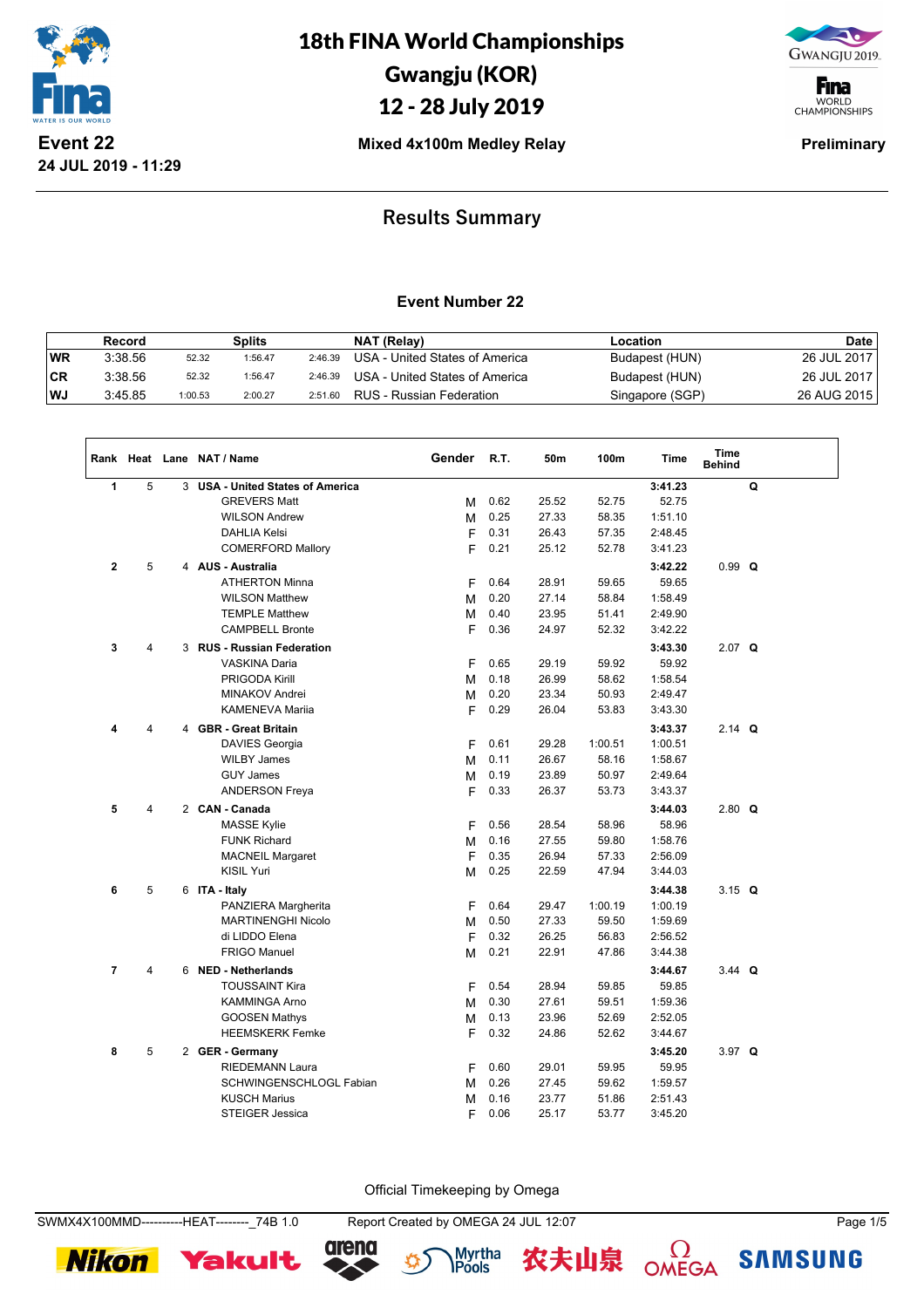

GWANGJU 2019.

**F**ina WORLD<br>CHAMPIONSHIPS

**Mixed 4x100m Medley Relay Preliminary** 

## **Results Summary**

#### **Event Number 22**

|    |                |              | Rank Heat Lane NAT / Name      | Gender | R.T. | 50m   | 100m    | <b>Time</b> | Time<br><b>Behind</b> |  |
|----|----------------|--------------|--------------------------------|--------|------|-------|---------|-------------|-----------------------|--|
| 9  | 5              | $\mathbf{1}$ | <b>BLR - Belarus</b>           |        |      |       |         | 3:45.88     | 4.65 R                |  |
|    |                |              | <b>TSMYH Mikita</b>            | м      | 0.62 | 25.74 | 54.30   | 54.30       |                       |  |
|    |                |              | SHYMANOVICH Ilya               | M      | 0.31 | 26.53 | 58.20   | 1:52.50     |                       |  |
|    |                |              | SHKURDAI Anastasiya            | F      | 0.24 | 26.24 | 57.62   | 2:50.12     |                       |  |
|    |                |              | DZIAMIDAVA Aksana              | F      | 0.08 | 26.73 | 55.76   | 3:45.88     |                       |  |
| 10 | 4              | 8            | <b>ISR</b> - Israel            |        |      |       |         | 3:48.06     | 6.83 R                |  |
|    |                |              | <b>GORBENKO Anastasia</b>      | F      | 0.67 | 29.41 | 1:00.79 | 1:00.79     |                       |  |
|    |                |              | <b>GOLDFADEN Itay</b>          | м      | 0.21 | 27.45 | 1:01.13 | 2:01.92     |                       |  |
|    |                |              | <b>FRANKEL Tomer</b>           | м      | 0.08 | 23.67 | 52.26   | 2:54.18     |                       |  |
|    |                |              | <b>MUREZ Andrea</b>            | F      | 0.22 | 25.78 | 53.88   | 3:48.06     |                       |  |
| 11 | 5              |              | 7 POL - Poland                 |        |      |       |         | 3:48.21     | 6.98                  |  |
|    |                |              | <b>TCHORZ Alicja</b>           | F      | 0.62 | 29.24 | 1:00.61 | 1:00.61     |                       |  |
|    |                |              | KALUSOWSKI Jan                 | м      | 0.24 | 28.33 | 1:01.52 | 2:02.13     |                       |  |
|    |                |              | <b>CZERNIAK Konrad</b>         | М      | 0.21 | 23.48 | 52.17   | 2:54.30     |                       |  |
|    |                |              | <b>WASICK Katarzyna</b>        | F      | 0.26 | 25.94 | 53.91   | 3:48.21     |                       |  |
| 12 | $\overline{4}$ |              | 0 HUN - Hungary                |        |      |       |         | 3:48.44     | 7.21                  |  |
|    |                |              | <b>BOHUS Richard</b>           | M      | 0.60 | 26.27 | 54.33   | 54.33       |                       |  |
|    |                |              | SZTANKOVICS Anna               | F      | 0.19 | 31.48 | 1:08.92 | 2:03.25     |                       |  |
|    |                |              | SZABO Szebasztian              | М      | 0.29 | 23.01 | 50.98   | 2:54.23     |                       |  |
|    |                |              | <b>HOSSZU Katinka</b>          | F      | 0.34 | 25.89 | 54.21   | 3:48.44     |                       |  |
| 13 | $\overline{4}$ |              | 7 SUI - Switzerland            |        |      |       |         | 3:48.98     | 7.75                  |  |
|    |                |              | MITYUKOV Roman                 | M      | 0.57 | 26.35 | 54.07   | 54.07       |                       |  |
|    |                |              | <b>KASER Yannick</b>           | M      | 0.37 | 27.94 | 1:00.30 | 1:54.37     |                       |  |
|    |                |              | <b>UGOLKOVA Maria</b>          | F      | 0.29 | 27.07 | 58.85   | 2:53.22     |                       |  |
|    |                |              | <b>GIRARDET Noemi</b>          | F      | 0.18 | 26.56 | 55.76   | 3:48.98     |                       |  |
| 14 | $\mathbf{1}$   |              | 4 DEN - Denmark                |        |      |       |         | 3:49.10     | 7.87                  |  |
|    |                |              | NIELSEN Mie Oe                 | F      | 0.71 | 29.75 | 1:01.13 | 1:01.13     |                       |  |
|    |                |              | <b>BJERG Tobias</b>            | м      | 0.23 | 27.21 | 59.56   | 2:00.69     |                       |  |
|    |                |              | <b>BROMER Viktor B</b>         | M      | 0.36 | 25.36 | 53.23   | 2:53.92     |                       |  |
|    |                |              | <b>BRO</b> Signe               | F      | 0.17 | 25.93 | 55.18   | 3:49.10     |                       |  |
| 15 | $\overline{4}$ | 9            | <b>RSA - South Africa</b>      |        |      |       |         | 3:49.90     | 8.67 AF               |  |
|    |                |              | <b>REID Chris</b>              | м      | 0.67 | 26.26 | 54.73   | 54.73       |                       |  |
|    |                |              | SCHOENMAKER Tatjana            | F      | 0.20 | 31.39 | 1:06.96 | 2:01.69     |                       |  |
|    |                |              | <b>COETZEE Ryan</b>            | М      | 0.24 | 24.34 | 53.59   | 2:55.28     |                       |  |
|    |                |              | <b>GALLAGHER Erin</b>          | F      | 0.24 | 25.89 | 54.62   | 3:49.90     |                       |  |
|    |                |              |                                |        |      |       |         |             |                       |  |
| 16 | 3              |              | 4 TUR - Turkey                 |        |      |       |         | 3:50.49     | 9.26                  |  |
|    |                |              | <b>AVRAMOVA Ekaterina</b>      | F      | 0.63 | 30.74 | 1:02.53 | 1:02.53     |                       |  |
|    |                |              | <b>OGRETIR Berkay</b>          | M      | 0.16 | 28.19 | 1:00.39 | 2:02.92     |                       |  |
|    |                |              | <b>GURES Umitcan</b>           | М      | 0.11 | 24.45 | 52.47   | 2:55.39     |                       |  |
|    |                |              | <b>OZBILEN Selen</b>           | F      | 0.46 | 26.57 | 55.10   | 3:50.49     |                       |  |
| 17 | $\overline{4}$ | $\mathbf{1}$ | <b>KOR - Republic of Korea</b> |        |      |       |         | 3:50.89     | 9.66                  |  |
|    |                |              | LEE Juho                       | M      | 0.56 | 26.30 | 54.61   | 54.61       |                       |  |
|    |                |              | <b>MOON Jaekwon</b>            | M      | 0.42 | 28.54 | 1:00.97 | 1:55.58     |                       |  |
|    |                |              | <b>PARK Yerin</b>              | F      | 0.54 | 27.16 | 59.73   | 2:55.31     |                       |  |
|    |                |              | <b>JEONG Soeun</b>             | F      | 0.26 | 26.36 | 55.58   | 3:50.89     |                       |  |

Official Timekeeping by Omega

**Nikon** 









**SAMSUNG**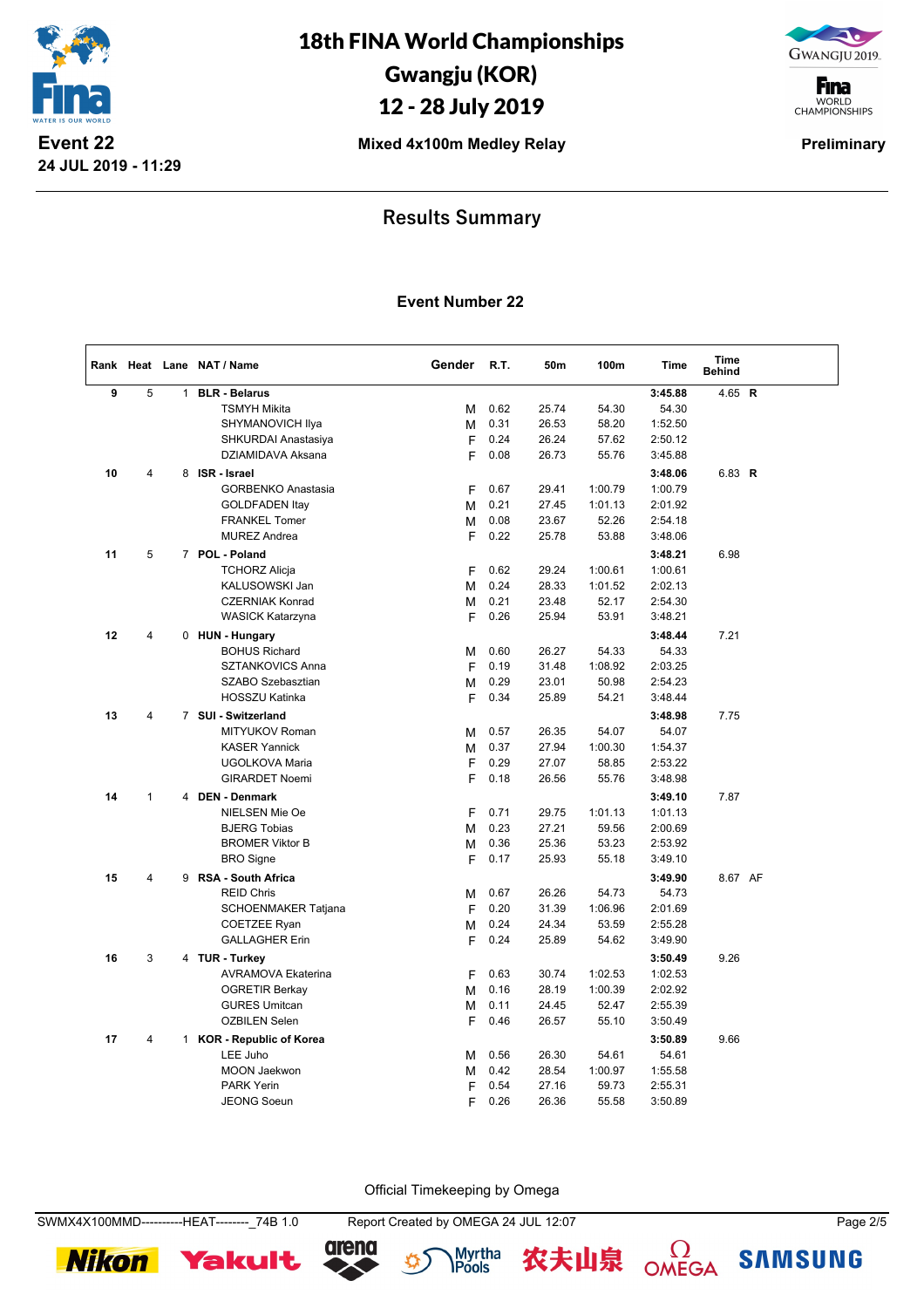

GWANGJU 2019.

**F**ina WORLD<br>CHAMPIONSHIPS

**Mixed 4x100m Medley Relay Preliminary** 

## **Results Summary**

#### **Event Number 22**

|    |              |   | Rank Heat Lane NAT / Name   | Gender | R.T. | 50m   | 100m    | <b>Time</b> | Time<br><b>Behind</b> |  |
|----|--------------|---|-----------------------------|--------|------|-------|---------|-------------|-----------------------|--|
| 18 | 5            | 0 | LTU - Lithuania             |        |      |       |         | 3:53.38     | 12.15                 |  |
|    |              |   | MAZUTAITYTE Ugne            | F      | 0.62 | 30.02 | 1:02.73 | 1:02.73     |                       |  |
|    |              |   | TETEREVKOVA Kotryna         | F      | 0.38 | 31.83 | 1:08.73 | 2:11.46     |                       |  |
|    |              |   | <b>MARGEVICIUS Deividas</b> | M      | 0.09 | 23.77 | 52.22   | 3:03.68     |                       |  |
|    |              |   | <b>DUSKINAS Tadas</b>       | M      | 0.13 | 23.54 | 49.70   | 3:53.38     |                       |  |
| 19 | 3            | 3 | <b>IRL</b> - Ireland        |        |      |       |         | 3:53.69     | 12.46                 |  |
|    |              |   | <b>FERGUSON Conor</b>       | M      | 0.55 | 26.71 | 54.61   | 54.61       |                       |  |
|    |              |   | <b>COYNE Niamh</b>          | F      | 0.38 | 32.05 | 1:08.41 | 2:03.02     |                       |  |
|    |              |   | <b>WALSHE Ellen</b>         | F      | 0.43 | 28.23 | 1:00.89 | 3:03.91     |                       |  |
|    |              |   | <b>POWELL Robert</b>        | М      | 0.42 | 24.03 | 49.78   | 3:53.69     |                       |  |
| 20 | 3            | 6 | <b>SGP - Singapore</b>      |        |      |       |         | 3:53.90     | 12.67                 |  |
|    |              |   | QUAH Zheng Wen              | М      | 0.52 | 26.29 | 54.58   | 54.58       |                       |  |
|    |              |   | CHUE Christie May           | F      | 0.24 | 32.36 | 1:09.96 | 2:04.54     |                       |  |
|    |              |   | TAN Jonathan Eu Jin         | M      | 0.33 | 24.50 | 54.49   | 2:59.03     |                       |  |
|    |              |   | <b>YEOH Cherlyn</b>         | F      | 0.38 | 25.66 | 54.87   | 3:53.90     |                       |  |
| 21 | 5            | 9 | <b>EST - Estonia</b>        |        |      |       |         | 3:54.17     | 12.94                 |  |
|    |              |   | <b>LUHT Karl Johann</b>     | M      | 0.57 | 26.31 | 55.86   | 55.86       |                       |  |
|    |              |   | <b>ROMANJUK Maria</b>       | F      | 0.27 | 31.76 | 1:09.50 | 2:05.36     |                       |  |
|    |              |   | <b>ZIRK Kregor</b>          | M      | 0.04 | 24.57 | 52.76   | 2:58.12     |                       |  |
|    |              |   | <b>GOLD Aleksa</b>          | F      | 0.22 | 26.86 | 56.05   | 3:54.17     |                       |  |
| 22 | 3            |   | 7 MDA - Republic of Moldova |        |      |       |         | 3:55.15     | 13.92                 |  |
|    |              |   | <b>SALCUTAN Tatiana</b>     | F      | 0.75 | 30.18 | 1:01.76 | 1:01.76     |                       |  |
|    |              |   | <b>CHISCA Tatiana</b>       | F      | 0.30 | 32.04 | 1:10.15 | 2:11.91     |                       |  |
|    |              |   | <b>SANCOV Alexei</b>        | M      | 0.54 | 24.25 | 52.74   | 3:04.65     |                       |  |
|    |              |   | <b>MALACHI Constantin</b>   | M      | 0.30 | 24.18 | 50.50   | 3:55.15     |                       |  |
| 23 | 5            |   | 8 HKG - Hong Kong, China    |        |      |       |         | 3:57.07     | 15.84                 |  |
|    |              |   | WONG Toto Kwan To           | F      | 0.62 | 29.71 | 1:02.49 | 1:02.49     |                       |  |
|    |              |   | NG Yu Hin Michael           | M      | 0.20 | 29.86 | 1:03.84 | 2:06.33     |                       |  |
|    |              |   | <b>LIM Nicholas</b>         |        | 0.38 | 25.05 | 54.31   | 3:00.64     |                       |  |
|    |              |   | TAM Hoi Lam                 | M<br>F | 0.51 | 27.01 | 56.43   | 3:57.07     |                       |  |
|    |              |   |                             |        |      |       |         |             |                       |  |
| 24 | 3            |   | 5 TPE - Chinese Taipei      |        |      |       |         | 3:59.13     | 17.90                 |  |
|    |              |   | CHUANG Mu-Lun               | M      | 0.60 | 26.93 | 56.18   | 56.18       |                       |  |
|    |              |   | LIN Pei-Wun                 | F      | 0.72 | 33.52 | 1:11.96 | 2:08.14     |                       |  |
|    |              |   | CHU Chen-Ping               | М      | 0.46 | 24.98 | 53.61   | 3:01.75     |                       |  |
|    |              |   | <b>HUANG Mei-Chien</b>      | F      | 0.31 | 27.25 | 57.38   | 3:59.13     |                       |  |
| 25 | $\mathbf{1}$ | 3 | JOR - Jordan                |        |      |       |         | 4:08.54     | 27.31                 |  |
|    |              |   | <b>ALSAFADI Leedia</b>      | F      | 0.69 | 34.18 | 1:10.10 | 1:10.10     |                       |  |
|    |              |   | AL-WIR Amro                 | M      | 0.43 | 30.00 | 1:02.74 | 2:12.84     |                       |  |
|    |              |   | <b>BAQLAH Khader</b>        | M      | 0.27 | 25.89 | 55.45   | 3:08.29     |                       |  |
|    |              |   | <b>BAQLAH Talita</b>        | F      | 0.70 | 28.26 | 1:00.25 | 4:08.54     |                       |  |
| 26 | 3            |   | 0 KEN - Kenya               |        |      |       |         | 4:16.83     | 35.60                 |  |
|    |              |   | MOHAMED Issa Abdulla Hemed  | M      | 0.60 | 29.91 | 1:02.91 | 1:02.91     |                       |  |
|    |              |   | <b>BRUNLEHNER Maria</b>     | F      | 0.57 | 35.09 | 1:16.42 | 2:19.33     |                       |  |
|    |              |   | <b>MUTETI Emily</b>         | F      | 0.31 | 29.39 | 1:04.13 | 3:23.46     |                       |  |
|    |              |   | ROSAFIO Danilo              | M      | 0.33 | 25.67 | 53.37   | 4:16.83     |                       |  |

Official Timekeeping by Omega

**Nikon** 











**SAMSUNG**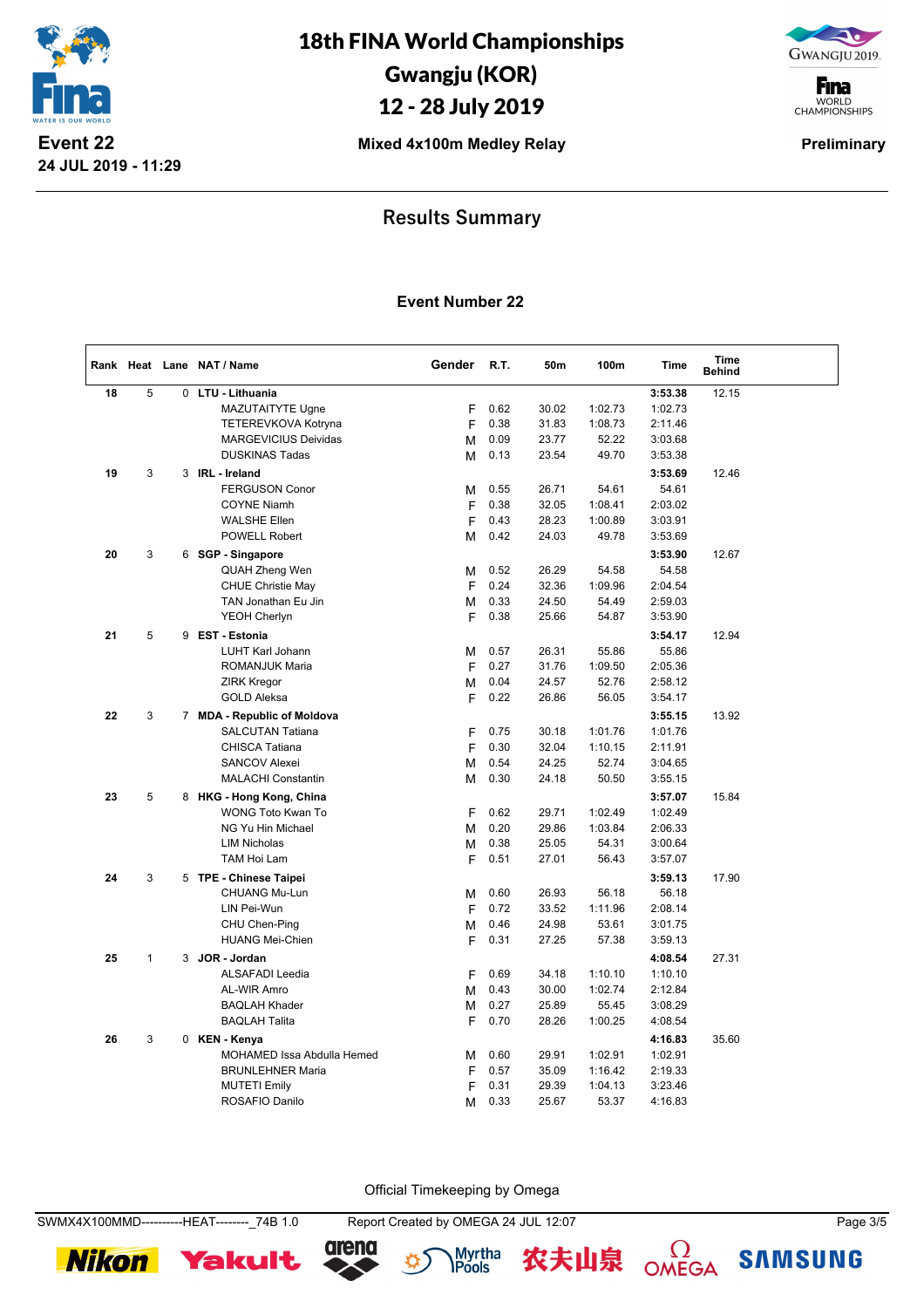

GWANGJU 2019.

**F**ina WORLD<br>CHAMPIONSHIPS

**Mixed 4x100m Medley Relay Preliminary** 

## **Results Summary**

#### **Event Number 22**

|    |                |   | Rank Heat Lane NAT / Name              | Gender | R.T.         | 50m            | 100m    | <b>Time</b>        | Time<br><b>Behind</b> |  |
|----|----------------|---|----------------------------------------|--------|--------------|----------------|---------|--------------------|-----------------------|--|
| 27 | 3              | 8 | ANG - Angola                           |        |              |                |         | 4:17.38            | 36.15                 |  |
|    |                |   | <b>GORDO Salvador</b>                  | М      | 0.61         | 29.79          | 1:02.96 | 1:02.96            |                       |  |
|    |                |   | <b>FRANCISCO Daniel</b>                | М      | 0.35         | 32.39          | 1:09.76 | 2:12.72            |                       |  |
|    |                |   | LIMA Lia Ana                           | F      | 0.52         | 30.38          | 1:05.35 | 3:18.07            |                       |  |
|    |                |   | SOUSA Catarina                         | F      | 0.45         | 28.49          | 59.31   | 4:17.38            |                       |  |
| 28 | 2              | 6 | <b>MAD - Madagascar</b>                |        |              |                |         | 4:18.34            | 37.11                 |  |
|    |                |   | TENDRINAVALONA Idealy                  | F      | 0.62         | 32.72          | 1:07.85 | 1:07.85            |                       |  |
|    |                |   | RAHARVEL Jonathan                      | м      | 0.48         | 31.91          | 1:08.03 | 2:15.88            |                       |  |
|    |                |   | RASOLONJATOVO Heriniavo                | М      | 0.43         | 27.92          | 1:01.81 | 3:17.69            |                       |  |
|    |                |   | RABARIJAONA Tiana                      | F      | 0.38         | 28.95          | 1:00.65 | 4:18.34            |                       |  |
| 29 | $\overline{2}$ |   | 4 PNG - Papua New Guinea               |        |              |                |         | 4:18.99            | 37.76                 |  |
|    |                |   | <b>SEGHERS Sam</b>                     | М      | 0.73         | 30.54          | 1:02.38 | 1:02.38            |                       |  |
|    |                |   | MASKELYNE Ryan                         | M      | 0.40         | 30.07          | 1:04.22 | 2:06.60            |                       |  |
|    |                |   | VELE Georgia-Leigh                     | F      | 0.42         | 32.31          | 1:09.50 | 3:16.10            |                       |  |
|    |                |   | <b>MEAURI Judith</b>                   | F      | 0.59         | 30.91          | 1:02.89 | 4:18.99            |                       |  |
| 30 | 2              |   | 0 ARM - Armenia                        |        |              |                |         | 4:19.80            | 38.57                 |  |
|    |                |   | POGHOSYAN Ani                          | F      | 0.82         | 35.40          | 1:13.23 | 1:13.23            |                       |  |
|    |                |   | <b>MANUCHARYAN Varsenik</b>            | F      | 0.36         | 35.74          | 1:17.48 | 2:30.71            |                       |  |
|    |                |   | <b>BARSEGHYAN Artur</b>                | M      | 0.43         | 25.42          | 56.35   | 3:27.06            |                       |  |
|    |                |   | MKHITARYAN Vahan                       | м      | 0.16         | 24.60          | 52.74   | 4:19.80            |                       |  |
| 31 | $\mathbf{2}$   |   | 2 GHA - Ghana                          |        |              |                |         | 4:21.40            | 40.17                 |  |
|    |                |   | <b>ARTHUR Jason</b>                    | м      | 0.55         | 27.70          | 56.52   | 56.52              |                       |  |
|    |                |   | <b>FORSON Kaya</b>                     | F      | 0.35         | 38.48          | 1:24.22 | 2:20.74            |                       |  |
|    |                |   | <b>JACKSON Abeku</b>                   | М      | 0.39         | 25.58          | 55.69   | 3:16.43            |                       |  |
|    |                |   | <b>FORSON Zaira</b>                    | F      | 0.49         | 31.18          | 1:04.97 | 4:21.40            |                       |  |
| 32 | $\overline{2}$ |   | 8 FSM - Federated States of Micronesia |        |              |                |         | 4:30.16            | 48.93                 |  |
|    |                |   | <b>KIHLENG Kaleo</b>                   | М      | 0.62         | 32.31          | 1:06.84 | 1:06.84            |                       |  |
|    |                |   | <b>LIMTIACO Tasi</b>                   | M      | 0.36         | 29.50          | 1:04.70 | 2:11.54            |                       |  |
|    |                |   | <b>WINTER Margie</b>                   | F      | 0.48         | 32.41          | 1:10.68 | 3:22.22            |                       |  |
|    |                |   | <b>ADAMS Taeyanna</b>                  | F      | 0.55         | 32.51          | 1:07.94 | 4:30.16            |                       |  |
|    | 2              |   |                                        |        |              |                |         |                    |                       |  |
| 33 |                | 9 | <b>NGR</b> - Nigeria                   |        |              |                | 1:12.25 | 4:35.59            | 54.36                 |  |
|    |                |   | NMOR Ifeakachuku<br>IYADI Chinelo      | М<br>F | 0.66<br>0.16 | 34.36<br>37.69 | 1:21.39 | 1:12.25<br>2:33.64 |                       |  |
|    |                |   | OGUNBANWO Abiola                       | F      | 0.15         | 26.39          | 58.26   | 3:31.90            |                       |  |
|    |                |   | <b>YEIYAH Yellow</b>                   | М      | 0.79         | 30.04          | 1:03.69 | 4:35.59            |                       |  |
|    |                |   |                                        |        |              |                |         |                    |                       |  |
| 34 | $\overline{2}$ |   | 7 TGA - Tonga                          |        |              |                |         | 4:39.91            | 58.68                 |  |
|    |                |   | <b>OHUAFI Finau</b>                    | М      | 0.63         | 31.45          | 1:04.93 | 1:04.93            |                       |  |
|    |                |   | <b>FONUA Amini</b>                     | М      | 0.33         | 31.28          | 1:08.23 | 2:13.16            |                       |  |
|    |                |   | PANUVE Charissa                        | F      | 0.42         | 36.04          | 1:19.82 | 3:32.98            |                       |  |
|    |                |   | DAY Noelani                            | F      | 0.24         | 30.56          | 1:06.93 | 4:39.91            |                       |  |
| 35 | $\mathbf{1}$   | 5 | NMA - Northern Mariana Islands         |        |              |                |         | 4:56.20            | 1:14.97               |  |
|    |                |   | <b>TENORIO Juhn</b>                    | м      | 0.54         | 31.36          | 1:04.40 | 1:04.40            |                       |  |
|    |                |   | <b>SUZUKI Lennosuke</b>                | M      | 0.30         | 37.84          | 1:22.52 | 2:26.92            |                       |  |
|    |                |   | <b>WATANABE Aika</b>                   | F      | 0.41         | 33.02          | 1:18.18 | 3:45.10            |                       |  |
|    |                |   | <b>THOMPSON Jin Ju</b>                 | F      | 0.40         | 33.99          | 1:11.10 | 4:56.20            |                       |  |

Official Timekeeping by Omega

SWMX4X100MMD----------HEAT--------\_74B 1.0 Report Created by OMEGA 24 JUL 12:07 Page 4/5







农夫山泉

 $\Omega$ OMEGA